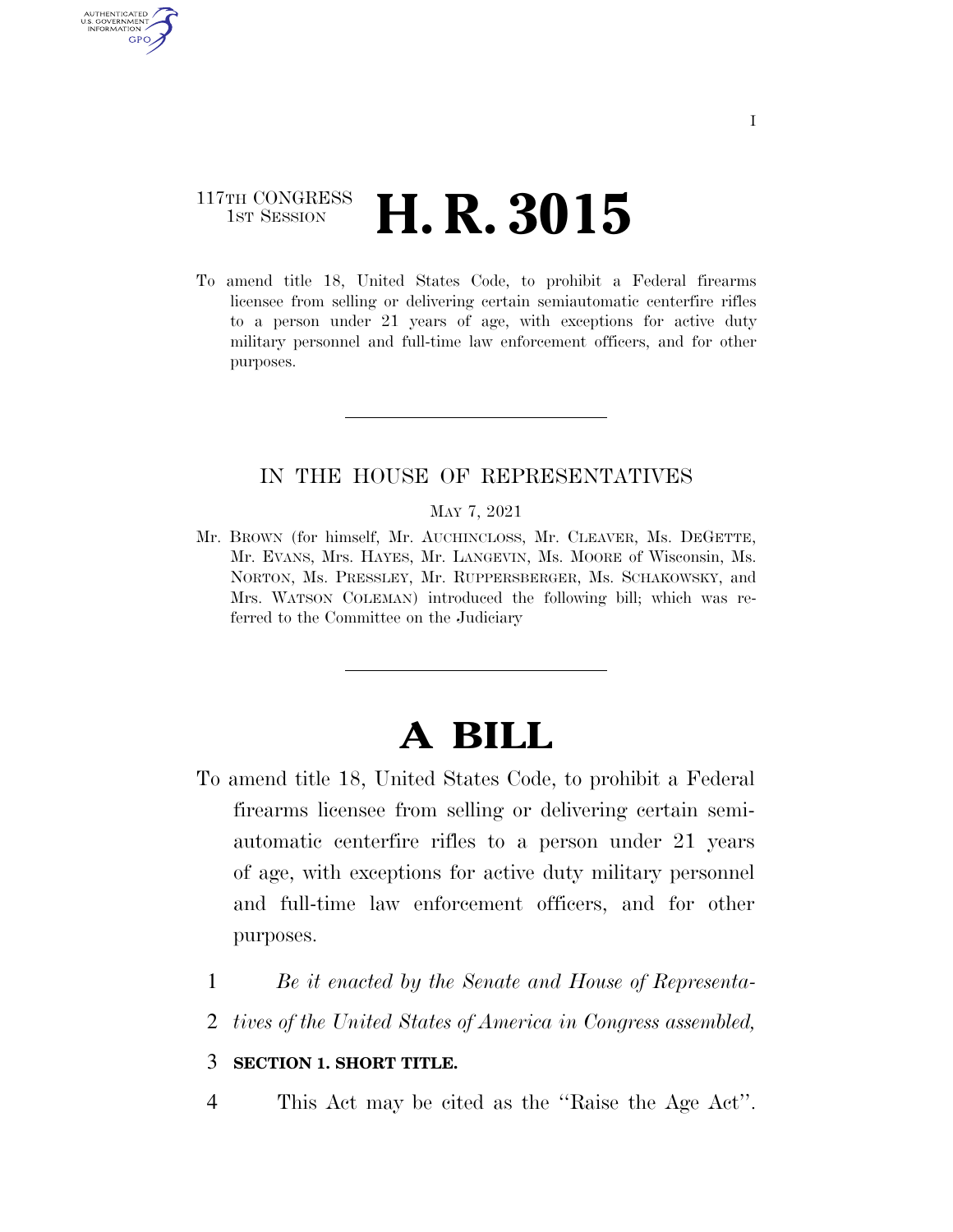| 1              | SEC. 2. PROHIBITION ON FEDERAL FIREARMS LICENSEE         |
|----------------|----------------------------------------------------------|
| $\overline{2}$ | SELLING OR DELIVERING CERTAIN SEMI-                      |
| 3              | <b>AUTOMATIC CENTERFIRE RIFLES TO A PER-</b>             |
| $\overline{4}$ | SON UNDER 21 YEARS OF AGE, WITH EXCEP-                   |
| 5              | TIONS.                                                   |
| 6              | (a) IN GENERAL.—Section $922(b)(1)$ of title 18,         |
| 7              | United States Code, is amended to read as follows:       |
| 8              | $\lq(1)(A)$ any firearm or ammunition to any indi-       |
| 9              | vidual who the licensee knows or has reasonable          |
| 10             | cause to believe has not attained 18 years of age;       |
| 11             | "(B) any semiautomatic centerfire rifle that             |
| 12             | has, or has the capacity to accept, an ammunition        |
| 13             | feeding device with a capacity exceeding 5 rounds, to    |
| 14             | any individual who the licensee knows or has reason-     |
| 15             | able cause to believe has not attained 21 years of       |
| 16             | age and is not a qualified individual; or                |
| 17             | $\lq\lq$ (C) if the firearm or ammunition is not a       |
| 18             | semiautomatic centerfire rifle described in subpara-     |
| 19             | $graph$ (B) and is other than a shotgun or rifle, or     |
| 20             | ammunition for a shotgun or rifle, to any individual     |
| 21             | who the licensee knows or has reasonable cause to        |
| 22             | believe has not attained 21 years of age,".              |
| 23             | (b) CONFORMING AMENDMENT.—Section $922(c)(1)$            |
| 24             | of such title is amended by striking "in the case of any |
| 25             | firearm" and all that follows through "eighteen years or |
| 26             | more of age" and inserting "in the case of a semiauto-   |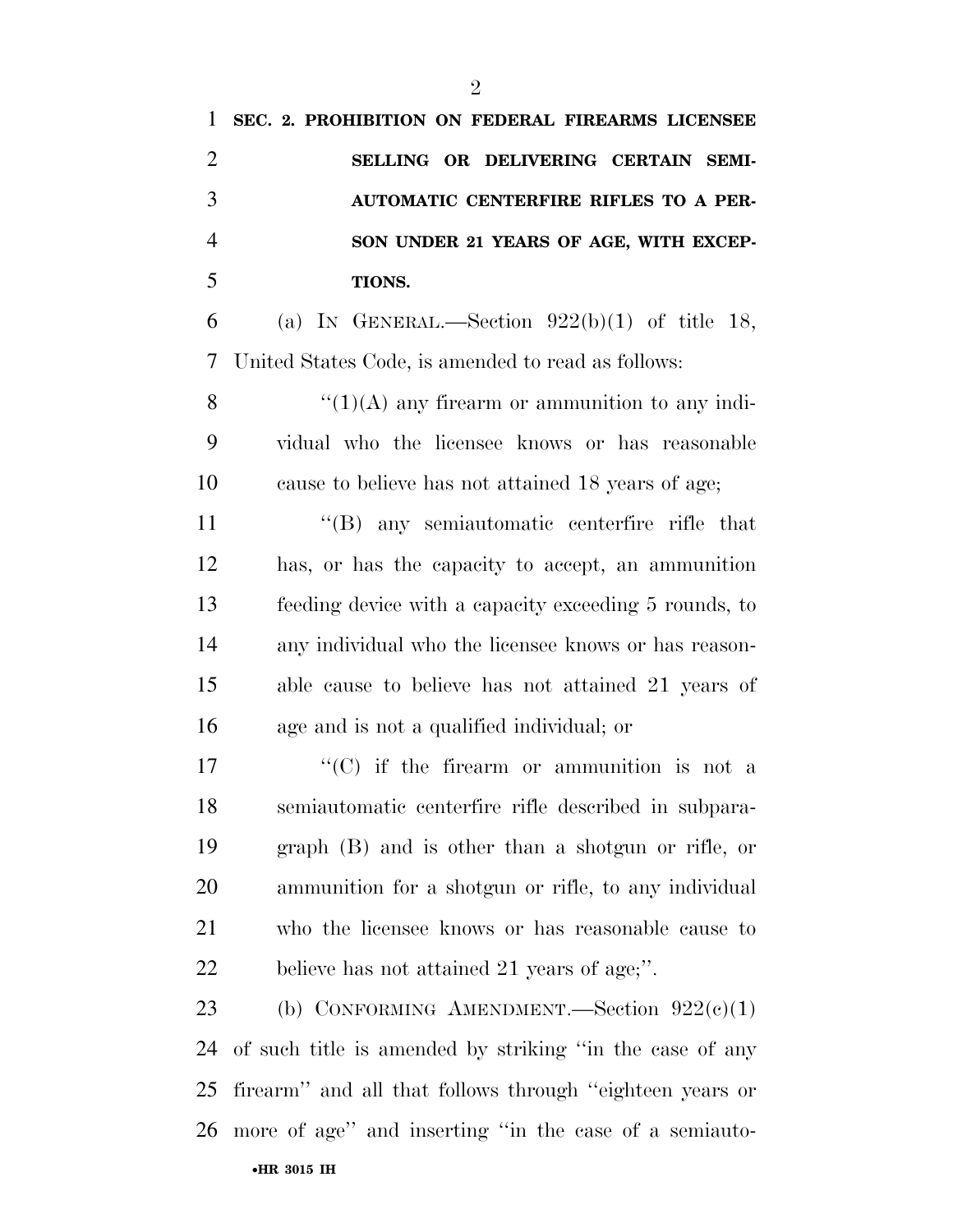matic centerfire rifle that has, or has the capacity to ac- cept, an ammunition feeding device with a capacity exceed- ing 5 rounds, I am at least 21 years of age or a qualified individual (as defined in section 921(a)(30) of title 18, United States Code), in the case of a firearm other than a semiautomatic centerfire rifle that has, or has the capac- ity to accept, an ammunition feeding device with a capac- ity exceeding 5 rounds, a shotgun or a rifle, I am at least 21 years of age, or that, in the case of a shotgun or a rifle, I am at least 18 years of age''.

 (c) QUALIFIED INDIVIDUAL DEFINED.—Section 921(a) of such title is amended by inserting after para-graph (29) the following:

14 ''(30) The term 'qualified individual' means—

 ''(A) a member of the Armed Forces on active duty; and

 ''(B) a full-time employee of the United States, a State, or a political subdivision of a State who in the course of his or her official duties is authorized to carry a firearm.

21 "(31) The term 'ammunition feeding device' means a magazine, belt, drum, feed strip, or similar device, but does not include an attached tubular device which is only capable of operating with .22 caliber rimfire ammuni-tion.''.